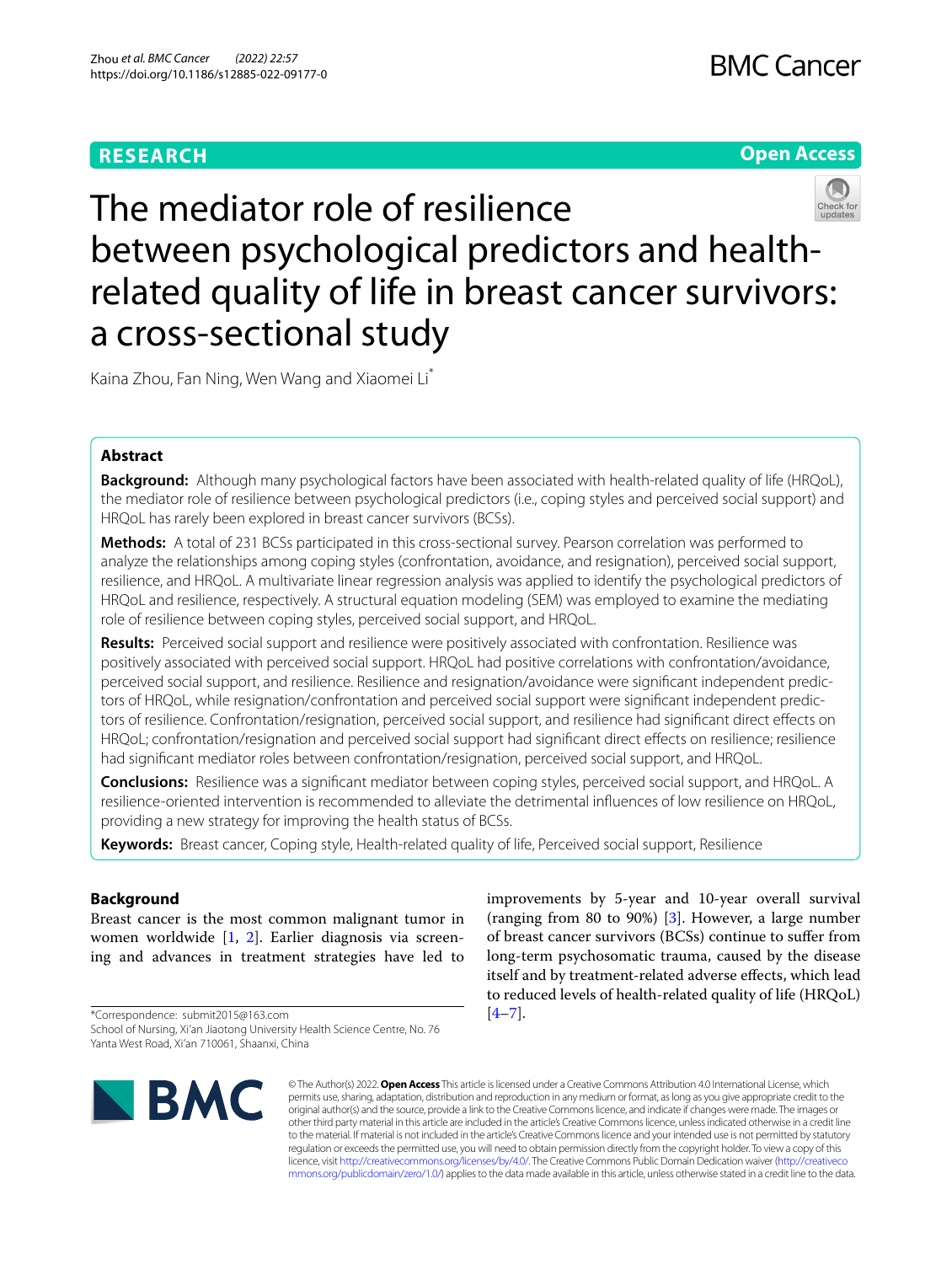Many studies have reported the risk factors of HRQoL, which include socio-demographics, clinical characteristics, treatment-related/surgical factors, and behavioral and psychosocial factors  $[8, 9]$  $[8, 9]$  $[8, 9]$  $[8, 9]$ . With the increased survival rate, health professionals have paid more attention to the psychological rehabilitation of BCSs  $[4]$  $[4]$ . The variables most commonly focused on were social support, psychological symptoms, emotional functioning, coping styles, confidence and self-efficacy, and future perspective and appraisal [[8](#page-6-5), [10\]](#page-6-7).

Apart from the above-mentioned variables reported by systematic reviews, resilience and perceived social support are also factors related to HRQoL [\[11](#page-6-8), [12\]](#page-6-9), along with higher resilience and perceived social support were associated with better HRQoL [[11,](#page-6-8) [13](#page-6-10)]. Resilience is regarded as the most important factor that should be assessed at the time of breast cancer diagnosis, which allows early identifcation of patients who may need more psychological support [[11\]](#page-6-8).

Although many psychological factors are related to HRQoL, the correlation among these factors and their role mechanisms to HRQoL have rarely been explored [[8–](#page-6-5)[13\]](#page-6-10). Considering the importance of resilience at the early stage of breast cancer rehabilitation  $[11]$  $[11]$  $[11]$ , it is imperative to identify the psychological predictors of resilience, especially the variables refecting personal coping styles and perception of social support. On this basis, the mediator role of resilience between these psychological factors and HRQoL will be further clarifed.

The purpose of this study was to identify the mediator role of resilience between coping styles, perceived social support, and HRQoL. The three hypotheses proposed in this study are: (1) coping styles, perceived social support, and resilience are independent predictors of HRQoL; (2) coping styles and perceived social support are independent predictors of resilience; and (3) resilience mediates the relationship between coping styles, perceived social support, and HRQoL. The study's findings will provide new evidence for identifying the mediator role of resilience in the relationship between psychological factors and HRQoL, and for developing resilience-oriented intervention programs, taking into account positive coping and social support perception to improve HRQoL in BCSs.

## **Methods**

## **Design**

This was a cross-sectional study.

### **Participants and sampling**

Convenience sampling was applied to recruit female BCSs who were attending a follow-up program at two general hospitals in Xi'an. Inclusion criteria: Chinese speakers of age 18years or older, who had had surgical treatment and adjuvant therapy (e.g., chemotherapy, radiotherapy) for breast cancer for more than 1 month, prior to participating in the study. Exclusion criteria: women with cognitive disorders (screened by a blinded psychiatrist according to the DSM-5 criteria), comorbid non-breast tumors, or other types of breast disease.

## **Sample size**

Based on the metric of 5 to 10 subjects per item in a validated instrument to ensure sufficient power  $[14]$  $[14]$ , and considering that the largest instrument used had 36 items, the appropriate sample size of the study was estimated to be between 180 to 360 participants.

### **Measurements**

## *Medical Coping Mode Questionnaire*

The 20-item Chinese Medical Coping Mode Questionnaire (MCMQ) has three subscales, namely, confrontation, avoidance, and resignation. This scale has been validated in patients with chronic disease and has satisfactory psychometric properties [\[15](#page-6-12)]. In this study, the Cronbach's α was 0.72 (confrontation), 0.71 (avoidance), and 0.90 (resignation).

## *Multidimensional Scale of Perceived Social Support*

The 12-item Chinese Multidimensional Scale of Perceived Social Support (MSPSS) has a total score ranging from 12 to 84, with a higher score representing higher perceived social support  $[16]$  $[16]$ . The Chinese MSPSS has been validated in patients with methadone maintenance treatment (Cronbach's  $\alpha = 0.92$ ) [\[17](#page-6-14)] and in university students (Cronbach's  $\alpha = 0.92$ ) [\[18\]](#page-6-15). In this study, the Cronbach's α was 0.90.

## *Connor‑Davidson Resilience Scale*

The total score of the 25-item Chinese Connor-Davidson Resilience Scale (CD-RISC) ranges from 0 to 100, with a higher score indicating higher resilience. The Chinese CD-RISC has been validated with satisfactory psycho-metrics [\[19\]](#page-6-16). In this study, the Cronbach's  $\alpha$  was 0.96.

## *Functional Assessment of Cancer Therapy‑Breast version 4.0*

The 36-item Chinese Functional Assessment of Cancer Therapy-Breast version 4.0 (FACT-Bv4.0) has five subscales, namely physical well-being, functional well-being, social/family well-being, emotional well-being, and breast-cancer-specifc concerns [\[20](#page-6-17)], with a higher total score (ranging from 0 to 144) refecting better HRQoL [[20\]](#page-6-17). The Chinese FACT-Bv4.0 has been well validated in breast cancer patients [[20\]](#page-6-17). In this study, the Cronbach's α was 0.95.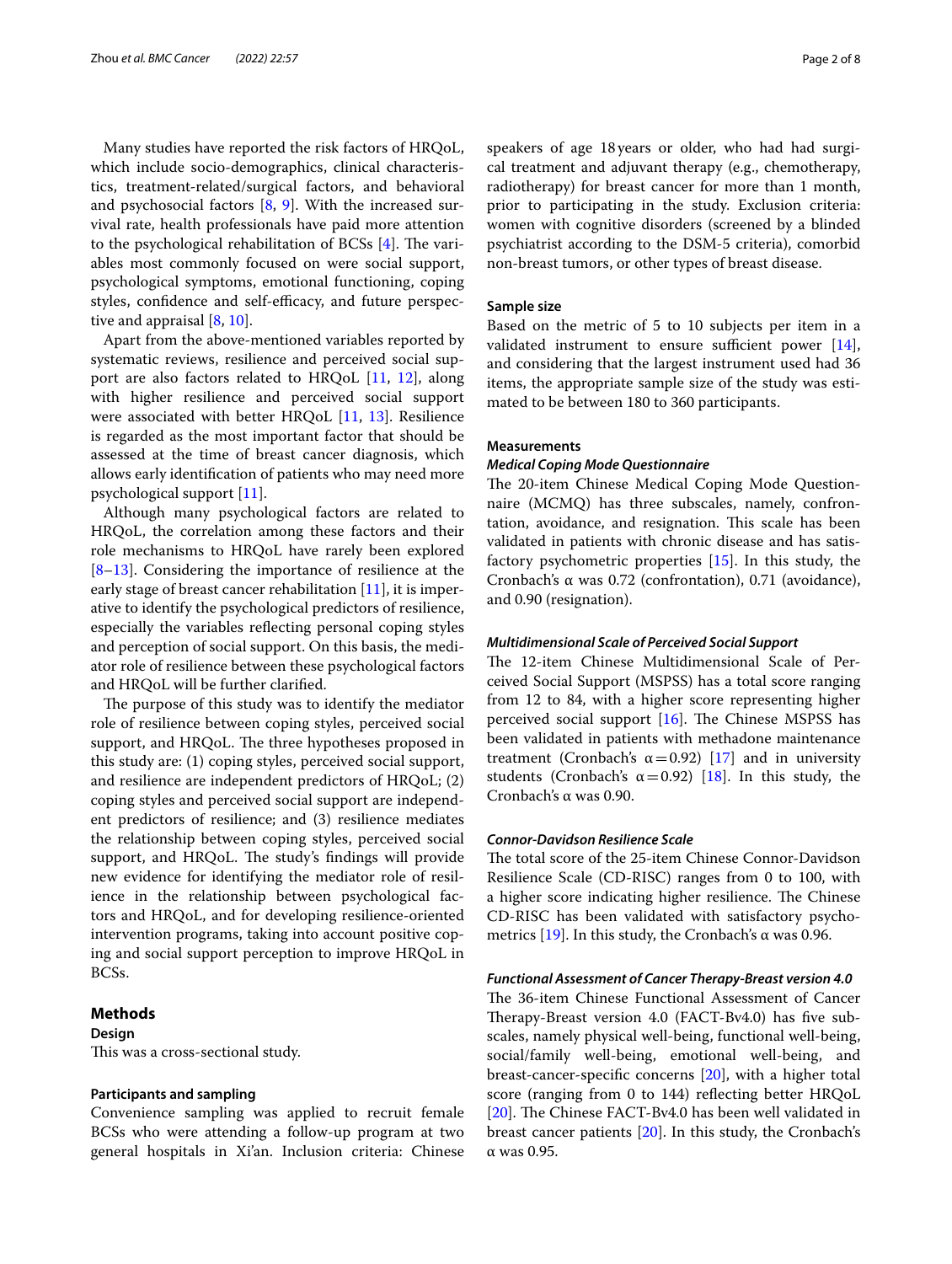## **Data collection**

Data were collected from September 2020 to June 2021. The BCSs were instructed to complete the questionnaires independently. If the BCSs had difficulties in writing or reading, a trained data collector read the items to them and recorded their responses.

## **Data analysis**

Continuous variables were summarized by mean (*M*) and standard deviation (*SD*), while categorical variables were summarized by frequencies and percentages. The normality of the scores regarding resilience, perceived social support, coping style (i.e., confrontation, avoidance, and resignation), and HRQoL were tested using the Shapiro-Wilk method. Pearson correlation was performed to analyze the relationships among coping styles, perceived social support, resilience, and HRQoL. A multivariate linear regression analysis was applied to identify the predictors of HRQoL and resilience, respectively. Structural equation modeling (SEM) was employed using the maximum likelihood bootstrapping method to examine the mediating role of resilience between coping styles, perceived social support, and HRQoL. Standard direct, indirect, total effects, and  $\mathbb{R}^2$  with a corresponding 95% bias-corrected confdence interval (CI) were estimated based on 1000 random samples (bootstrapping random sample) generated by a computer  $[21, 22]$  $[21, 22]$  $[21, 22]$  $[21, 22]$  $[21, 22]$ . The data were analyzed using SPSS 25.0 and AMOS 26.0 (IBM Corp., Armonk, NY). A value of *p*<.05 (two-tailed) was considered statistically signifcant.

## **Ethical statement**

The study protocol (2020–1145) was reviewed and approved by the Human Research Ethics Committee of Xi'an Jiaotong University. Before administering the survey questionnaires, written informed consent was obtained from each participant. Additionally, the study conforms to the standards held by the Declaration of Helsinki.

## **Results**

Two hundred forty eligible BCSs were recruited in the study, and 231 (96.3%) completed the questionnaires with no missing data. Nine BCSs were excluded, due to having had other types of breast cancer disease (*n*=5), comorbid non-breast tumors  $(n=1)$ , and refusal to provide written informed consent  $(n=3)$  (Fig. [1](#page-2-0)). The BCSs' sociodemographics, clinical characteristics, and the scores of coping styles (i.e., confrontation, avoidance and resignation), perceived social support, resilience and HRQoL are shown in Table [1.](#page-3-0)

The normality test showed that the scores for resilience  $(W = 0.99, p = .23)$ , perceived social support  $(W = 0.98,$  $p = 0.21$ , confrontation (*W* = 0.98,  $p = 0.21$ ), avoidance  $(W = 0.99, p = .23)$ , resignation  $(W = 0.98, p = .21)$  and HRQoL ( $W = 0.99$ ,  $p = .25$ ) corresponded to the normal distribution.

Except for avoidance, perceived social support, and resilience were positively associated with confrontation  $(r=0.35, p<0.1; r=0.53, p<0.1)$  and negatively associated with resignation (*r*=−0.49, *p*<.01; *r*=−0.66, *p*<.01), respectively. Resilience was positively associated

<span id="page-2-0"></span>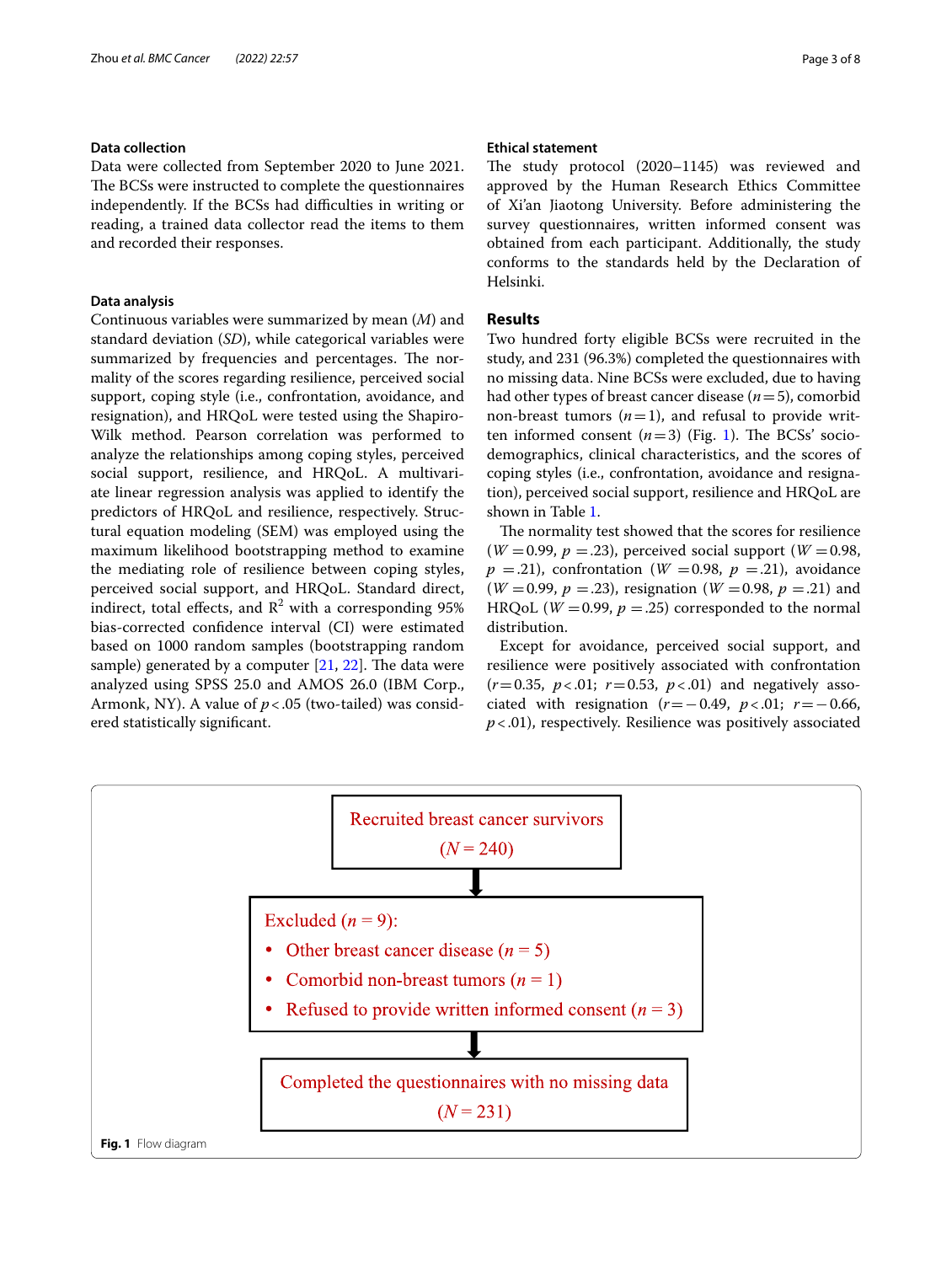<span id="page-3-0"></span>**Table 1** Socio-demographics, clinical characteristics, psychological factors, and health-related quality of life (HRQoL)  $(N=231)$ 

|                                             | n (%)               |
|---------------------------------------------|---------------------|
| Socio-demographics                          |                     |
| Age (years) (M) (SD); range: 25-78          | $(48.15)$ $(10.28)$ |
| <b>Education level</b>                      |                     |
| Primary and below                           | 48 (20.8)           |
| Secondary                                   | 149 (64.5)          |
| Tertiary                                    | 34 (14.7)           |
| Marital status                              |                     |
| Married                                     | 228 (98.7)          |
| Other marital status                        | 3(1.3)              |
| Has children                                |                     |
| Yes                                         | 223 (96.5)          |
| No                                          | 8(3.5)              |
| Employment status                           |                     |
| Unemployed                                  | 91 (39.4)           |
| Retired                                     | 29 (12.6)           |
| Employed                                    | 111(48.1)           |
| Average monthly income (Chinese Yuan)       |                     |
| < 3000                                      | 91 (39.4)           |
| 3000-6000                                   | 104 (45.0)          |
| 6001-9000                                   | 28 (12.1)           |
| >9000                                       | 8(3.5)              |
| Residence place                             |                     |
| Urban                                       | 111 (48.1)          |
| Rural                                       | 120 (51.9)          |
| Chronic disease (disease course > 6 months) |                     |
| Yes                                         | 15 (6.5)            |
| No                                          | 216 (93.5)          |
| <b>Clinical characteristics</b>             |                     |
| Illness stage                               |                     |
| I                                           | 72 (31.2)           |
| Ш                                           | 109 (47.2)          |
| Ш                                           | 35 (15.2)           |
| IV                                          | 15 (6.5)            |
| Metastasis                                  |                     |
| Yes                                         | 78 (33.8)           |
| No                                          | 153 (66.2)          |
| Surgery                                     |                     |
| Yes                                         | 199 (86.1)          |
| No                                          | 32 (13.9)           |
| Neoadjuvant chemotherapy                    |                     |
| Yes                                         | 14(6.1)             |
| No                                          | 217 (93.9)          |
| Adjuvant therapy                            |                     |
| Chemotherapy                                |                     |
| Yes                                         | 204 (88.3)          |
| No                                          | 27(11.7)            |
| Radiotherapy                                |                     |
| Yes                                         | 81(35.1)            |

## **Table 1** (continued)

|                                | n (%)               |
|--------------------------------|---------------------|
| No                             | 150 (64.9)          |
| Endocrine therapy              |                     |
| Yes                            | 124 (53.7)          |
| No                             | 107(46.3)           |
| Targeted therapy               |                     |
| Yes                            | 25 (10.8)           |
| No                             | 206 (89.2)          |
| Psychological factors (M) (SD) |                     |
| Resilience                     | $(52.60)$ $(12.15)$ |
| Perceived social support       | $(66.50)$ $(9.28)$  |
| Coping styles                  |                     |
| Confrontation                  | $(19.05)$ $(3.61)$  |
| Avoidance                      | $(16.96)$ $(1.78)$  |
| Resignation                    | $(10.82)$ $(2.59)$  |
| HRQoL (M) (SD)                 | $(85.62)$ $(17.87)$ |

*M* Mean, *SD* Standard deviation

with perceived social support ( $r=0.59$ ,  $p<0.01$ ). HRQoL had positive correlations with confrontation (*r*=0.48,  $p$  <.01)/avoidance ( $r$ =0.17,  $p$  <.05), perceived social support  $(r=0.52, p<0.01)$ , and resilience  $(r=0.72, p<0.01)$ , but had negative correlations with resignation (*r*=−0.67, *p*<.01) (Table [2](#page-4-0)).

Multivariate stepwise linear regression analysis further indicated that resilience  $[B = 0.66, 95\% \text{ CI } (0.51, 0.80);$ *p* < .001] and resignation [*B* = −2.08 95% CI (−2.82, −1.35); *p*<.001]/avoidance [*B*=1.15, 95% CI (0.34, 1.95),  $p = .005$ ] were significant independent predictors of HRQoL; while resignation [*B*= -2.00, 95% CI (−2.54, −1.46), *p*<.001]/confrontation [*B*= 0.83, 95% CI (0.43, 1.23),  $p < .001$  and perceived social support  $[B = 0.46,$ 95% CI (0.31, 0.61), *p*<.001] were signifcant independent predictors of resilience (Table [3\)](#page-4-1).

The three models of the SEM analysis showed that confrontation/resignation, perceived social support, and resilience had signifcant direct efects on HRQoL; confrontation/resignation and perceived social support had signifcant direct efects on resilience; and resilience had a signifcant mediator role between confrontation/resignation, perceived social support, and HRQoL (Table [4](#page-5-0)).

## **Discussion**

The findings of this study indicated that coping styles, perceived social support, and resilience were predictors of HRQoL; resilience was infuenced by coping styles and perceived social support, and had a mediating role between coping styles, perceived social support, and HRQoL.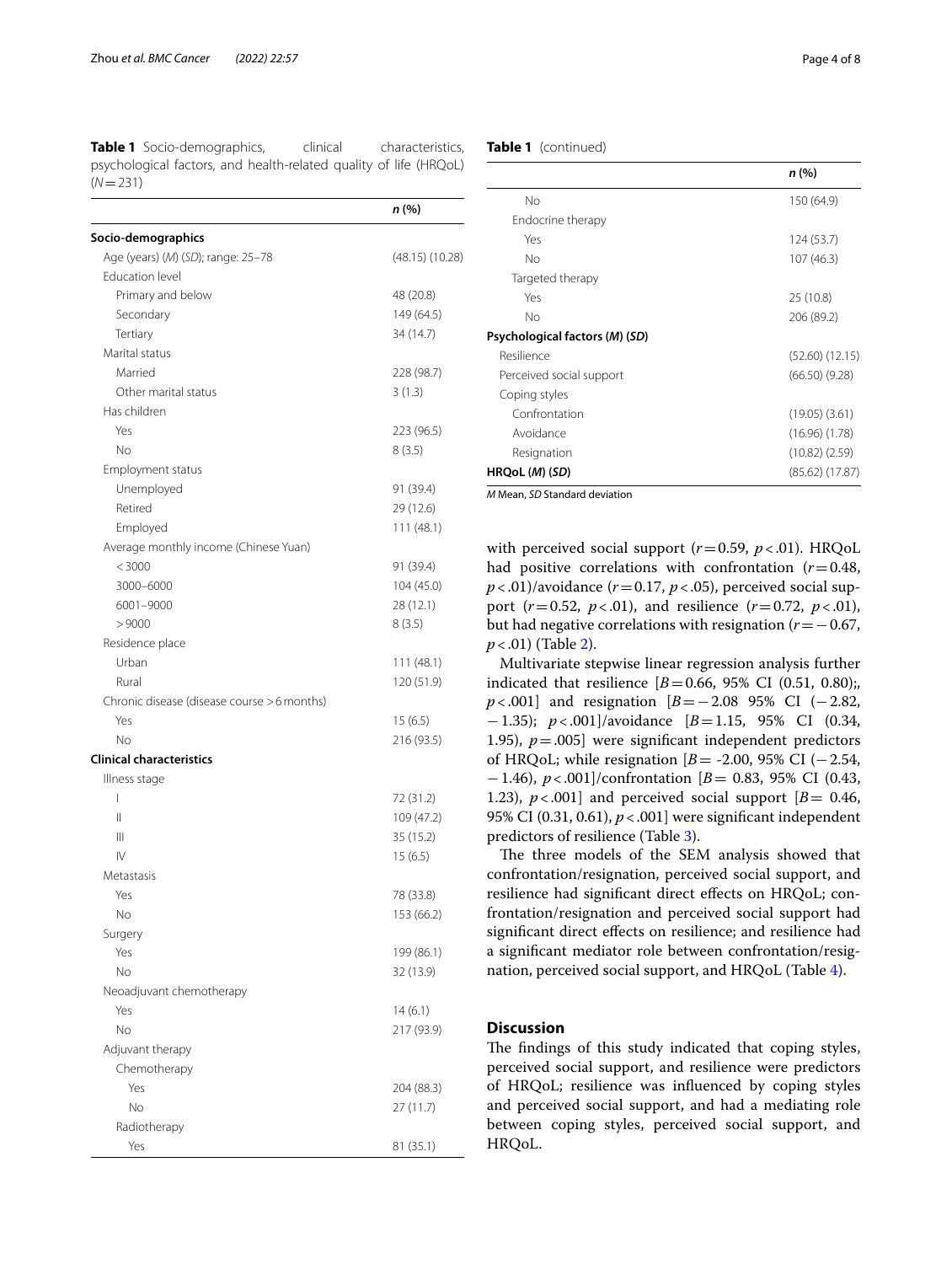|                          | Confrontation | Avoidance | Resignation           | <b>Perceived social</b><br>support | Resilience           |
|--------------------------|---------------|-----------|-----------------------|------------------------------------|----------------------|
| <b>Coping styles</b>     |               |           |                       |                                    |                      |
| Confrontation            |               |           |                       |                                    |                      |
| Avoidance                | $0.18***$     |           |                       |                                    |                      |
| Resignation              | $-0.58$ **    | 0.07      |                       |                                    |                      |
| Perceived social support | $0.35***$     | 0.11      | $-0.49$ **            |                                    |                      |
| Resilience               | $0.53***$     | 0.12      | $-0.66$ <sup>**</sup> | $0.59**$                           |                      |
| <b>HRQoL</b>             | $0.48$ **     | $0.17^*$  | $-0.67**$             | $0.52$ **                          | $0.72$ <sup>**</sup> |

<span id="page-4-0"></span>**Table 2** Correlations among coping styles, perceived social support, resilience, and health-related quality of life (HRQoL) (*N* = 231)

\* *p*<.05. \*\**p*<.01

<span id="page-4-1"></span>**Table 3** Predictors of health-related quality of life (HRQoL) and resilience: a multivariate stepwise linear regression analysis (*N*=231)

| Dependents   | <b>Predictors</b>                                                                 | B (95% CI)                     | P       | <b>VIF</b> |  |
|--------------|-----------------------------------------------------------------------------------|--------------------------------|---------|------------|--|
| <b>HRQoL</b> | Resilience                                                                        | 0.66(0.51, 0.80)               | < .001  | 2.03       |  |
|              | Resignation                                                                       | $-2.08$ ( $-2.82$ , $-1.35$ )  | < .001  | 2.01       |  |
|              | Residence place (ref. urban)                                                      | 6.19(3.04, 9.33)               | < .001  | 1.12       |  |
|              | Avoidance                                                                         | 1.15(0.34, 1.95)               | 0005    | 1.07       |  |
|              | Illness stage (ref. I)                                                            | $-2.60(-4.47, -0.73)$          | .007    | 1.15       |  |
|              | $R = 0.80$ , $R^2 = 0.63$ , $R^2_{\text{adj}} = 0.63$ , $F = 77.90$ , $p < .001$  |                                |         |            |  |
| Resilience   | Resignation                                                                       | $-2.00$ ( $-2.54$ , $-1.46$ )  | < .001  | 1.73       |  |
|              | Perceived social support                                                          | 0.46(0.31, 0.61)               | < 0.001 | 1.35       |  |
|              | Endocrine therapy (ref. yes)                                                      | $-6.19(-8.63,-3.73)$           | < .001  | 1.07       |  |
|              | Confrontation                                                                     | 0.83(0.43, 1.23)               | < .001  | 1.60       |  |
|              | Residence place (ref. urban)                                                      | $-3.67(-6.15, -1.19)$          | .004    | 1.10       |  |
|              | Chronic disease (ref. yes)                                                        | $-5.71$ ( $-10.78$ , $-0.64$ ) | .027    | 1.12       |  |
|              | $R = 0.79$ , $R^2 = 0.63$ , $R^2$ <sub>adj</sub> = 0.62, $F = 62.37$ , $p < .001$ |                                |         |            |  |

The independents were variables shown in Table [1:](#page-3-0) education level (ref. primary and below), marital status (ref. married), has children (ref. yes), employment status (ref. unemployed), average monthly income (Chinese Yuan) (ref. <3000), residence place (ref. urban), chronic disease (ref. yes), illness stage (ref. I), metastasis (ref. yes), surgery (ref. yes), chemotherapy (ref. yes), neoadjuvant chemotherapy (ref. yes), radiotherapy (ref. yes), endocrine therapy (ref. yes), targeted therapy (ref. yes), and continuous characteristics (age, resilience, perceived social support, confrontation, avoidance, resignation)

*R2 adj* Adjusted *R*<sup>2</sup> , *95%CI* 95% confdence interval, *VIF* Variance infation factor (reference value: <10)

The correlation findings demonstrated that confrontation was associated with better perceived social support and resilience, and better perceived social support was associated with higher resilience. This reflects the fact that positive psychological states can be shown in diferent aspects, and are positively correlated with each other [[23\]](#page-7-2). Consistent with previous reports, it was found that confrontation, perceived social support, and resilience were positively associated with HRQoL, which indicated that a sound psychological state was benefcial to HRQoL improvement  $[8-12]$  $[8-12]$ . Although avoidance is a negative coping style, it was still helpful in protecting the BCSs' psychological defense system, which allowed more time for them to recover from their distress [\[24](#page-7-3)].

The multivariate linear regression analysis found that perceived social support was not a signifcant predictor of HRQoL when sociodemographic factors, clinical characteristics, and other psychological factors were considered. This is inconsistent with previous reports [[12,](#page-6-9) [13\]](#page-6-10). Although we found that perceived social support was signifcantly positively correlated with HRQoL, it could be infuenced by negative psychological factors, such as resignation. After we excluded the resignation variable from the regression model, perceived social support was found to be a signifcant predictor of HRQoL. This finding indicates that it is important to pay attention to negative psychological states, which will help in avoiding the weakening or ofsetting efects on the benefts of positive psychological states.

Confrontation and perceived social support were positive predictors of resilience, while resignation was a negative predictor. This suggests that interventions should focus on coping styles and perception of social support while managing resilience, as suggested by the fndings of similar studies [\[12,](#page-6-9) [13,](#page-6-10) [25\]](#page-7-4). Resilience was found to be lower in BCSs who were not receiving endocrine therapy,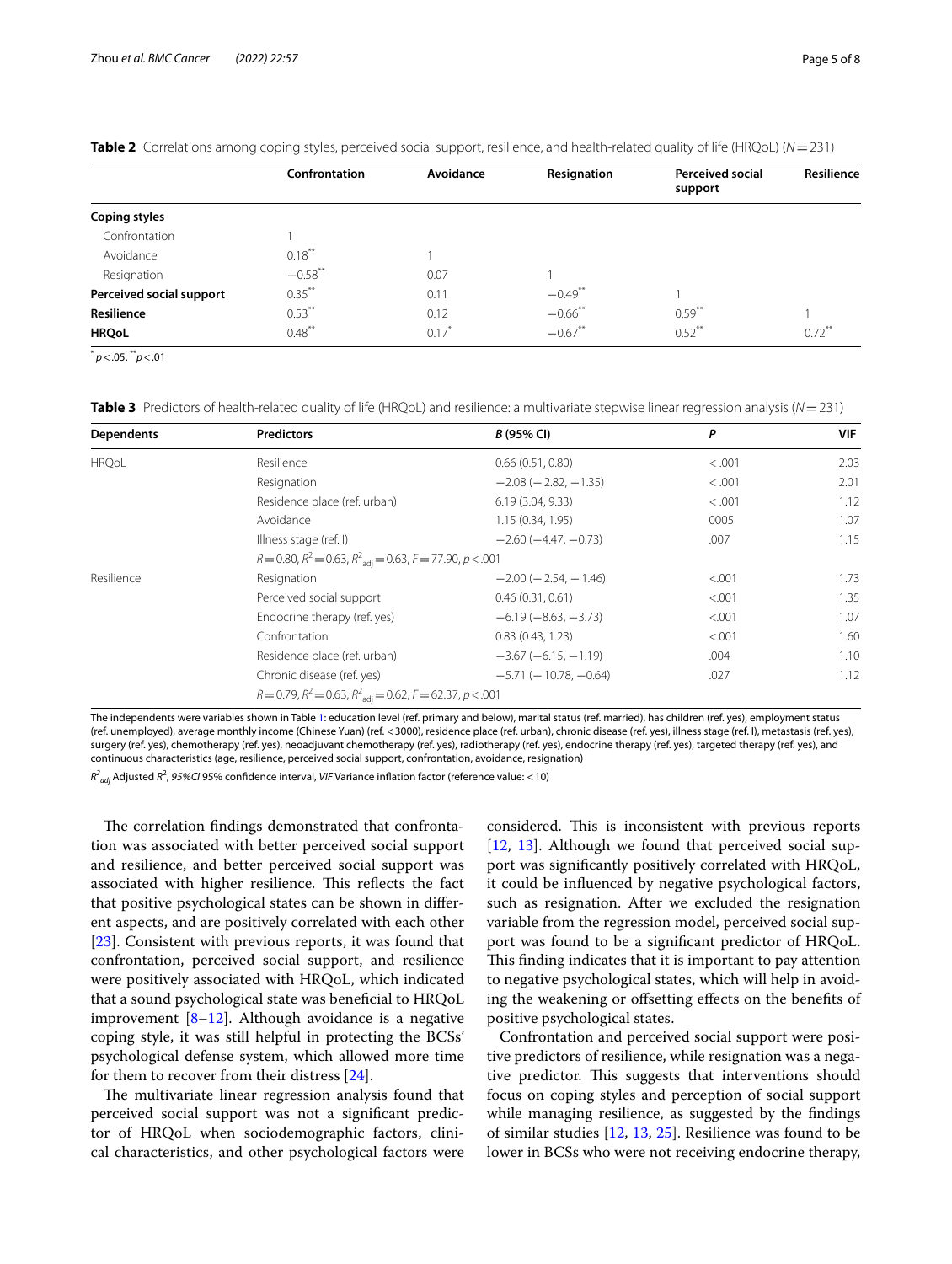<span id="page-5-0"></span>**Table 4** Standardized mediator effect of resilience, and standardized direct/indirect/total effect of coping styles and perceived social support on health-related quality of life (*N*=231)

| Standardized<br>effect (95%<br>CI) | <b>Mediator</b><br>(resilience) | Ρ    | <b>HRQoL</b>                    | P    |
|------------------------------------|---------------------------------|------|---------------------------------|------|
| Model A                            |                                 |      |                                 |      |
|                                    | Coping styles (confrontation)   |      |                                 |      |
| Direct                             | 0.37(0.26, 0.48)                | .001 | 0.14(0.05, 0.22)                | .006 |
| Indirect                           |                                 |      | 0.21(0.15, 0.27)                | .001 |
| Total                              | 0.37(0.26, 0.48)                | .001 | 0.35(0.24, 0.44)                | .002 |
| Perceived social support           |                                 |      |                                 |      |
| Direct                             | 0.46(0.34, 0.57)                | .003 | 0.13(0.03, 0.22)                | .011 |
| Indirect                           |                                 |      | 0.26(0.19, 0.35)                | .002 |
| Total                              | 0.46(0.34, 0.57)                | .003 | 0.40(0.27, 0.50)                | .003 |
| Resilience                         |                                 |      |                                 |      |
| Direct                             |                                 |      | 0.57(0.48, 0.66)                | .002 |
| Indirect                           | $\overline{\phantom{0}}$        |      |                                 |      |
| Total                              |                                 | L.   | 0.57(0.48, 0.66)                | .002 |
| $R^2$ (95% CI)                     | 0.47(0.34, 0.55)                | .006 | 0.54(0.44, 0.62)                | .004 |
| Model B                            |                                 |      |                                 |      |
| Coping styles (avoidance)          |                                 |      |                                 |      |
| Direct                             | $0.05 (-0.04, 0.15)$            | .248 | $0.08 (-0.02, 0.17)$            | .160 |
| Indirect                           |                                 |      | $0.03 (-0.03, 0.10)$            | .246 |
| Total                              | $0.05 (-0.04, 0.15)$            | .248 | 0.11(0.004, 0.22)               | .040 |
| Perceived social support           |                                 |      |                                 |      |
| Direct                             | 0.59(0.47, 0.67)                | .004 | 0.14(0.03, 0.22)                | .007 |
| Indirect                           |                                 |      | 0.37(0.29, 0.45)                | .002 |
| Total                              | 0.59(0.47, 0.67)                | .004 | 0.50(0.39, 0.59)                | .004 |
| Resilience                         |                                 |      |                                 |      |
| Direct                             |                                 |      | 0.63(0.54, 0.71)                | .002 |
| Indirect                           |                                 |      |                                 |      |
| Total                              |                                 |      | 0.63(0.54, 0.71)                | .002 |
| $R^2$ (95% CI)                     | 0.35(0.22, 0.45)                | .006 | 0.53(0.43, 0.62)                | .005 |
| Model C                            |                                 |      |                                 |      |
|                                    | Coping styles (resignation)     |      |                                 |      |
| Direct                             | $-0.49(-0.58,$<br>$-0.40$       | .002 | $-0.33(-0.43,$<br>$-0.23$       | .002 |
| Indirect                           |                                 |      | $-0.22(-0.28,$<br>$-0.16$       | .001 |
| Total                              | $-0.49(-0.58,$<br>$-0.40$       | .002 | $-0.55$ ( $-0.64$ )<br>$-0.45)$ | .002 |
| Perceived social support           |                                 |      |                                 |      |
| Direct                             | 0.36(0.24, 0.46)                | .003 | 0.09(0.002, 0.18)               | .047 |
| Indirect                           |                                 |      | 0.16(0.10, 0.22)                | .002 |
| Total                              | 0.36(0.24, 0.46)                | .003 | 0.25(0.14, 0.35)                | .003 |
| Resilience                         |                                 |      |                                 |      |
| Direct                             |                                 |      | 0.44(0.34, 0.54)                | .002 |
| Indirect                           |                                 |      |                                 |      |
| Total                              |                                 |      | 0.44(0.34, 0.54)                | .002 |
| $R^2$ (95% CI)                     | 0.53(0.41, 0.61)                | .005 | 0.59(0.50, 0.66)                | .004 |

*95% CI* 95% confdence interval

were living in a rural location, and had no chronic disease. This is probably because:  $(1)$  the BCSs not receiving endocrine therapy might have a special pathological type that is not suitable for receiving endocrine therapy, which would lead them to worry about their prognosis, and consequently decrease their resilience; (2) the BCSs living in rural locations might lack information about treatment, prognosis, and self-care, which would lead to a sense of uncertainty and lower their resilience; (3) the BCSs with no chronic disease who had good health status, may experience severe psychological distress after being diagnosed with breast cancer, which would lead to low resilience. Although the above characteristics of BCSs had no clear relationship with low resilience on the surface, their poor psychological states might be related closely to low resilience  $[26-28]$  $[26-28]$  $[26-28]$ . Thus, healthcare providers should pay more attention to BCSs with these characteristics, to enhance their resilience and support the improvement of their HRQoL.

Resilience was a signifcant mediator between confrontation/resignation, perceived social support, and HRQoL, indicating that it has an important role in strengthening the positive infuences of confrontation and perceived social support, or weakening the negative infuences of resignation, on HRQoL. The findings of this study further support the role of resilience, that is, an individual's ability to adapt and successfully cope with adversity [[11](#page-6-8),  $29-32$  $29-32$ . The final SEM results support the three hypotheses of this study and suggest that strengthening resilience would enhance the intervention efects regarding coping styles and perception of social support, which will improve HRQoL.

Although avoidance was positively correlated with HRQoL, it had no significant direct effect on resilience and no signifcant indirect efect on HRQoL via resilience. This is probably due to the weak correlation between these variables in our study sample. Considering the protecting role of avoidance under certain circumstances, the infuences of avoidance on resilience and HRQoL should be further explored.

The study findings have important implications for clinical practice and the development of intervention programs to improve resilience and the HRQoL of BCSs. According to our fndings, more resources regarding psychological support should be provided in health management programs for BCSs. Additionally, healthcare providers should focus more on resilience and coping while informing the patient of the breast cancer diagnosis, which would help decrease the patient's psychological trauma during the treatment and long-term rehabilitation process from the beginning. Moreover, the fndings also suggest that resilience-oriented interventions would be efective in alleviating the detrimental infuences of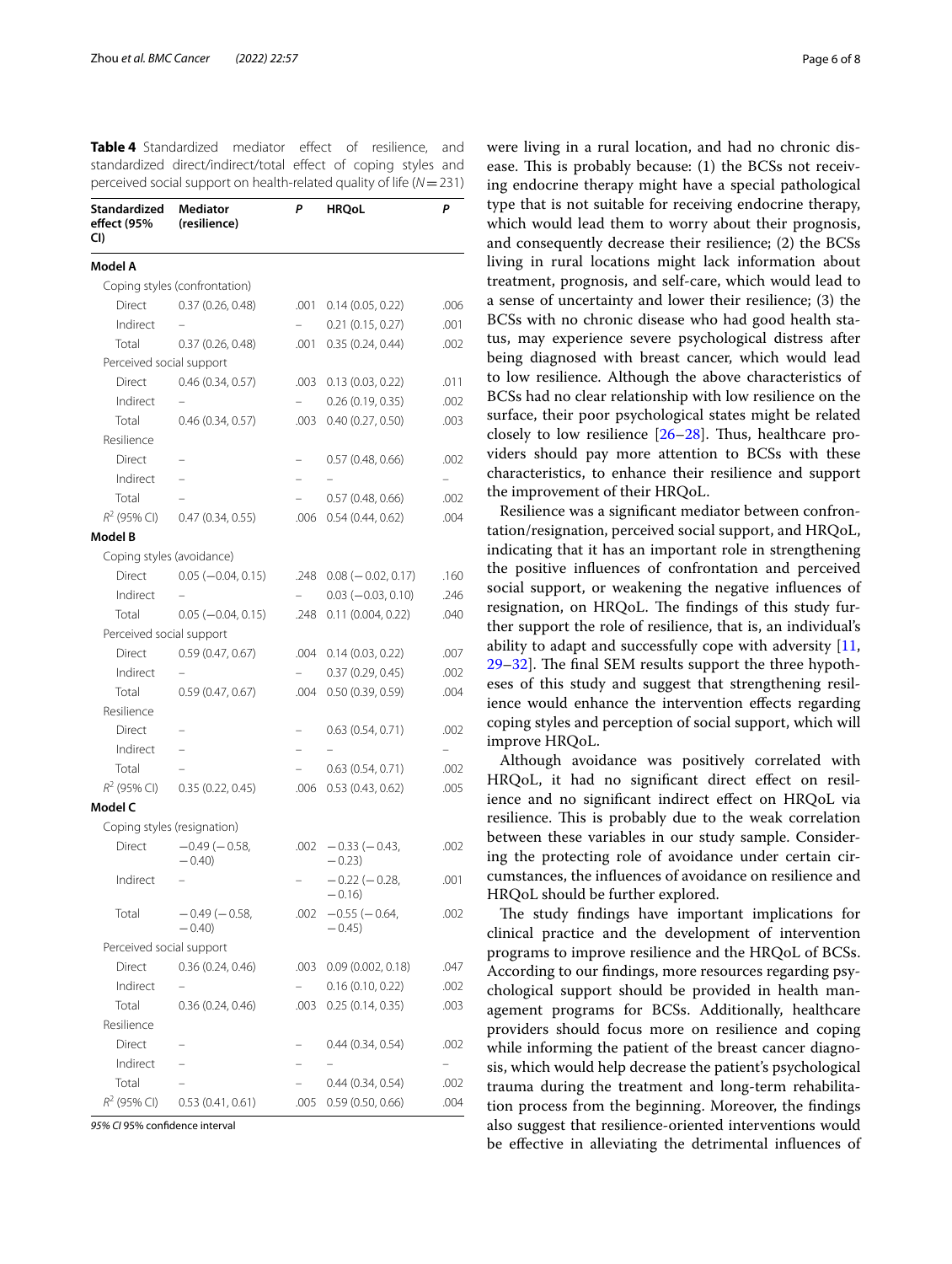low resilience on HRQoL, providing a new strategy for improving health status regarding BCSs.

The study had some limitations. First, since coping styles, perceived social support, resilience and HRQoL were measured using self-reported data, the relationships among these variables might be susceptible to response bias. Second, causal relationships could not be identifed due to the cross-sectional design. Longitudinal studies are recommended in future work to further explore the relationship trajectories during long-term rehabilitation. Third, the study was conducted in Xi'an, which limited the generalizability of the fndings.

## **Conclusions**

Our fndings indicate that coping styles, perceived social support, and resilience were predictors of HRQoL, and that resilience was a signifcant mediator between coping styles, perceived social support, and HRQoL. Resilienceoriented intervention programs should be developed that focus on improving the positive efect of coping styles and perceived social support on the HRQoL of BCSs.

#### **Abbreviations**

HRQoL: Health-related quality of life; BCSs: Breast cancer survivors; SEM: Structural equation modeling; CI: Confdence interval; MCMQ: Medical Coping Mode Questionnaire; MSPSS: Multidimensional Scale of Perceived Social Support; CD-RISC: Connor-Davidson Resilience Scale; FACT-Bv4.0: Functional Assessment of Cancer Therapy-Breast version 4.0; SD: Standard deviation.

#### **Acknowledgments**

We thank the Natural Science Foundation of Shaanxi Province (No. 2020JM-076) for their funding support.

### **Authors' contributions**

All authors contributed to the study's conception and design. F.N. and W.W. collected data. K.Z., F.N., and W.W. performed data analysis. K.Z. prepared the frst draft of the manuscript, and all authors commented on previous versions of the manuscript. All authors read and approved the fnal manuscript.

### **Funding**

The study was supported by the Natural Science Foundation of Shaanxi Province (No. 2020JM-076).

## **Availability of data and materials**

The data that support the fndings of this study are available from the corresponding author upon reasonable request. The data are not publicly available due to privacy or ethical restrictions.

## **Declarations**

### **Ethics approval and consent to participate**

The Human Research Ethics Committee of Xi'an Jiaotong University reviewed and approved the study protocol (2020–1145). Written informed consent was obtained from each participant before administering the questionnaire survey. Additionally, the study conforms to the standards held by the Declaration of Helsinki, as amended.

#### **Consent for publication**

Not applicable.

### **Competing interests**

The authors declare that they have no confict of interests.

Received: 13 October 2021 Accepted: 5 January 2022 Published online: 12 January 2022

### **References**

- <span id="page-6-0"></span>1. Siegel RL, Miller KD, Fuchs HE, Jemal A. Cancer statistics, 2021. CA Cancer J Clin. 2021;71(1):7–33.
- <span id="page-6-1"></span>2. Sung H, Ferlay J, Siegel RL, Laversanne M, Soerjomataram I, Jemal A, et al. Global cancer statistics 2020: GLOBOCAN estimates of incidence and mortality worldwide for 36 cancers in 185 countries. CA Cancer J Clin. 2021;71(3):209–49.
- <span id="page-6-2"></span>3. Nardin S, Mora E, Varughese FM, D'Avanzo F, Vachanaram AR, Rossi V, et al. Breast cancer survivorship, quality of life, and late toxicities. Front Oncol. 2020;10:864.
- <span id="page-6-3"></span>4. Mokhatri-Hesari P, Montazeri A. Health-related quality of life in breast cancer patients: review of reviews from 2008 to 2018. Health Qual Life Outcomes. 2020;18(1):338.
- 5. Hashemi SM, Balouchi A, Al-Mawali A, Rafemanesh H, Rezaie-Keikhaie K, Bouya S, et al. Health-related quality of life of breast cancer patients in the eastern Mediterranean region: a systematic review and meta-analysis. Breast Cancer Res Treat. 2019;174(3):585–96.
- Yfantis A, Intas G, Tolia M, Nikolaou M, Tsoukalas N, Lymperi M, et al. Health-related quality of life of young women with breast cancer. Review of the literature. J BUON. 2018;23(1):1–6.
- <span id="page-6-4"></span>7. Ho PJ, Gernaat SAM, Hartman M, Verkooijen HM. Health-related quality of life in Asian patients with breast cancer: a systematic review. BMJ Open. 2018;8(4):e020512.
- <span id="page-6-5"></span>8. El Haidari R, Abbas LA, Nerich V, Anota A. Factors associated with healthrelated quality of life in women with breast cancer in the Middle East: a systematic review. Cancers (Basel). 2020;12(3):696.
- <span id="page-6-6"></span>9. Sousa H, Castro S, Abreu J, Pereira MG. A systematic review of factors afecting quality of life after postmastectomy breast reconstruction in women with breast cancer. Psychooncology. 2019;28(11):2107–18.
- <span id="page-6-7"></span>10. Culbertson MG, Bennett K, Kelly CM, Sharp L, Cahir C. The psychosocial determinants of quality of life in breast cancer survivors: a scoping review. BMC Cancer. 2020;20(1):948.
- <span id="page-6-8"></span>11. Mohlin A, Axelsson U, Bendahl PO, Borrebaeck C, Hegardt C, Johnsson P, et al. Psychological resilience and health-related quality of life in Swedish women with newly diagnosed breast cancer. Cancer Manag Res. 2020;12:12041–51.
- <span id="page-6-9"></span>12. Tsai W, Lu Q. Perceived social support mediates the longitudinal relations between ambivalence over emotional expression and quality of life among Chinese American breast cancer survivors. Int J Behav Med. 2018;25(3):368–73.
- <span id="page-6-10"></span>13. Ng CG, Mohamed S, See MH, Harun F, Dahlui M, Sulaiman AH, et al. Anxiety, depression, perceived social support and quality of life in Malaysian breast cancer patients: a 1–year prospective study. Health Qual Life Outcomes. 2015;13:205.
- <span id="page-6-11"></span>14. Gao Q. Statistical methods for nursing research and software in action. Shanghai: Shanghai Jiaotong University Press; 2019.
- <span id="page-6-12"></span>15. Shen X, Jiang Q. Report on application of Chinese version of MCMQ in 701 patients. Chin J Behav Med Sci. 2000;9(1):18–20.
- <span id="page-6-13"></span>16. Chen Y, Ma H, Chen Z, Jia Y, Wang X, Chen J. Reliability and validity of Chinese version of multidimensional scale of perceived social support in elderly people with chronic disease. J Nurs. 2018;25(18):5–8.
- <span id="page-6-14"></span>17. Zhou K, Li H, Wei X, Yin J, Liang P, Zhang H, et al. Reliability and validity of the multidimensional scale of perceived social support in Chinese mainland patients with methadone maintenance treatment. Compr Psychiatry. 2015;60:182–8.
- <span id="page-6-15"></span>18. Guan NC, Seng LH, Hway AY, Hui KO. Factorial validity and reliability of the Malaysian simplifed Chinese version of Multidimensional Scale of Perceived Social Support (MSPSS-SCV) among a group of university students. Asia Pac J Public Health. 2015;27(2):225–31.
- <span id="page-6-16"></span>19. Yu XN, Lao JT, Mak WW, Zhang J, Lui WW, Zhang J. Factor structure and psychometric properties of the Conner-Davidson Resilience Scale among Chinese adolescents. Compr Psychiatry. 2011;52(2):218–24.
- <span id="page-6-17"></span>20. Wan C, Zhang D, Yang Z, Tu X, Tang W, Feng C, et al. Validation of the simplifed Chinese version of the FACT-B for measuring quality of life for patients with breast cancer. Breast Cancer Res Treat. 2007;106(3):413–8.